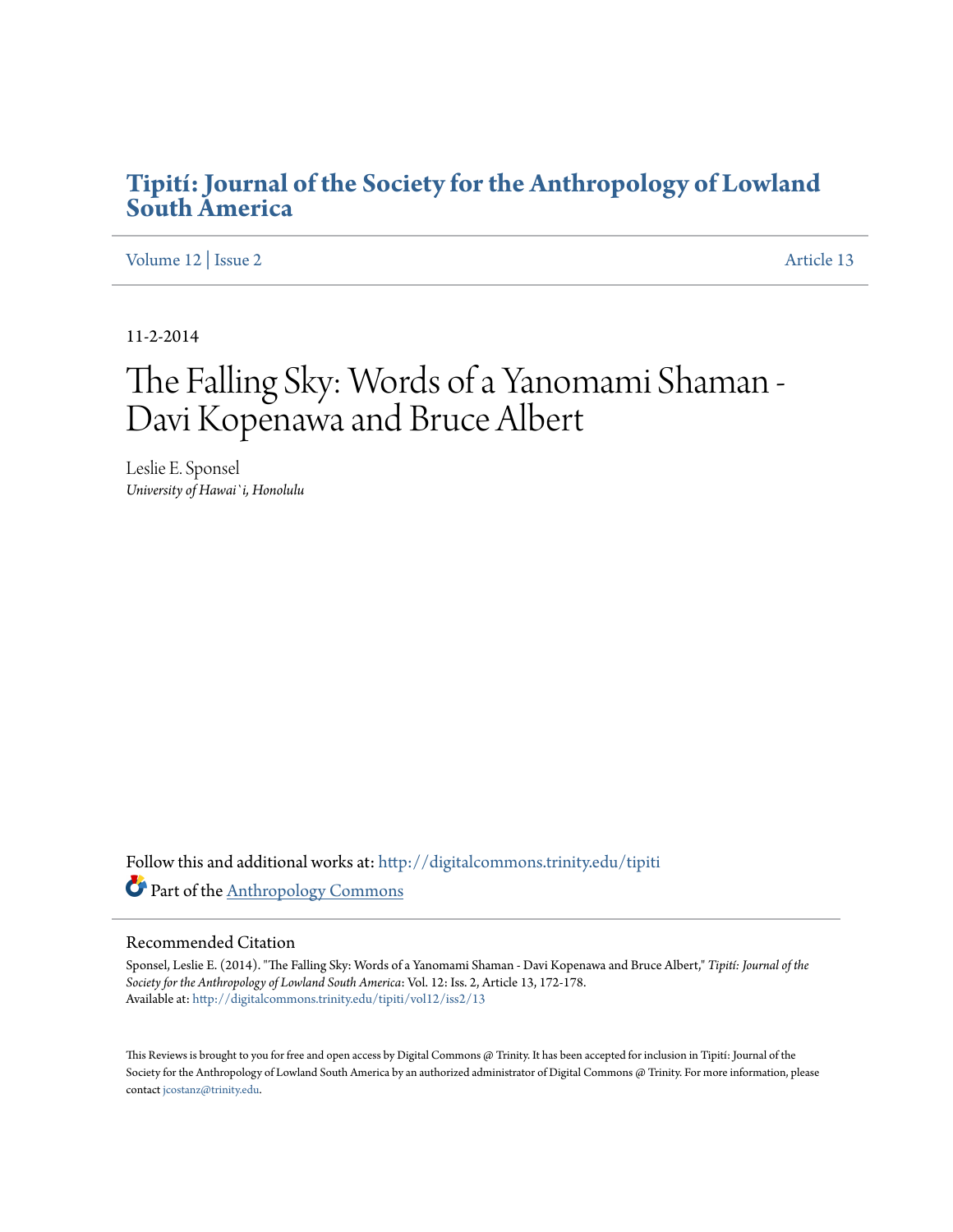**\_\_\_\_\_\_\_\_\_\_\_\_\_\_\_\_\_\_\_\_\_\_\_\_\_\_\_\_\_\_\_\_\_\_\_\_\_\_\_\_\_\_\_\_\_\_\_\_\_\_\_\_\_\_\_\_\_\_\_\_\_\_\_\_\_\_\_\_\_\_\_\_\_\_\_\_\_\_\_\_\_\_\_\_** 

## **The Falling Sky: Words of a Yanomami Shaman**

Kopenawa, Davi, and Bruce Albert.

 Cambridge, MA: Belknap Press of Harvard University Press. 2013. 622 pp. ISBN 978-0-674-72468-6.

## **Leslie E. Sponsel**

Professor Emeritus, Department of Anthropology University of Hawai`i, Honolulu [sponsel@hawaii.edu,](mailto:sponsel@hawaii.edu) [http://spiritualecology.info](http://spiritualecology.info/)

> *The Falling Sky: Words of a Yanomami Shaman* is a truly unique and awesome masterpiece. It affords the reader the special privilege of entering, understanding, and appreciating the complex and profound mental and spiritual realms of the Yanomami in their forest habitat. It reveals their intellectually rich and complex cosmology and symbolism as well as their mysterious shamanic rituals. Furthermore, the processes and consequences of Western contact are addressed through the unique perspective of the Yanomami shaman and leader Davi Kopenawa. Based on his observations during travels in Brazil and abroad, this book offers a fascinating and penetrating Yanomami critique of aspects of the West.

> This monumental work reflects the extensive and penetrating dialogical and collaborative ethnography between an extraordinary Yanomami and an extraordinary anthropologist. Kopenawa initiated the project, is the first author, and dominates most of the text. The additions Bruce Albert, the consciously discrete editor, are obvious only in the extensive endnotes, the final essay titled "How the Book Was Written," and subsequent supplementary components. He reproduced, as faithfully as possible, Kopenawa's oral narrative, speaking style, nonverbal communication, and emotion in written form. Also, this book demonstrates the fact that in anthropology, basic research and applied work can be mutually reinforcing and synergetic.

> The book is divided into three parts, each with eight chronological and thematic chapters: I. Becoming Other; II. Metal Smoke; and III. The Falling Sky. The first focuses on Kopenawa's shamanic training and experience; the second on the consequences of the invasion of gold miners; and the third on his leadership in Brazil and internationally on behalf of Yanomami survival, welfare, and rights. These three parts are introduced by two essays, "Setting the Scene" by Albert and "Words Given" by Kopenawa. Included are five detailed maps of Yanomami territory in Brazil and Venezuela. There are concluding essays titled "Words of Omama" by Kopenawa and "How This Book Was Written" by Albert. Four appendices are titled: A. Ethnonym, Language, and Orthography; B. The Yanomami in Brazil; C. *Watoriki*; and D. The Haximu Massacre (*Watoriki* is Kopenawa's current village). The text is expertly elucidated by extensive "Notes," even the appendices. The book ends with an "Ethnobiological Glossary," "Geographic Glossary," "References," "Acknowledgements," and "Index." The first glossary includes a map of the distribution of the four Yanomami languages. Every one of these components contains meticulous detail and is most informative. In this and many other ways, anthropologist Albert's own contributions to this book are only of the very highest quality of science and scholarship. They reflect his profound ethnographic and personal knowledge, understanding, and appreciation of the life, society, culture, and language of the Yanomami, grounded through three and a half decades of regular fieldwork.

> Not merely a native biography recorded by an anthropologist, the book is the result of an extended intimate dialog and collaboration between both authors. As Albert eloquently states,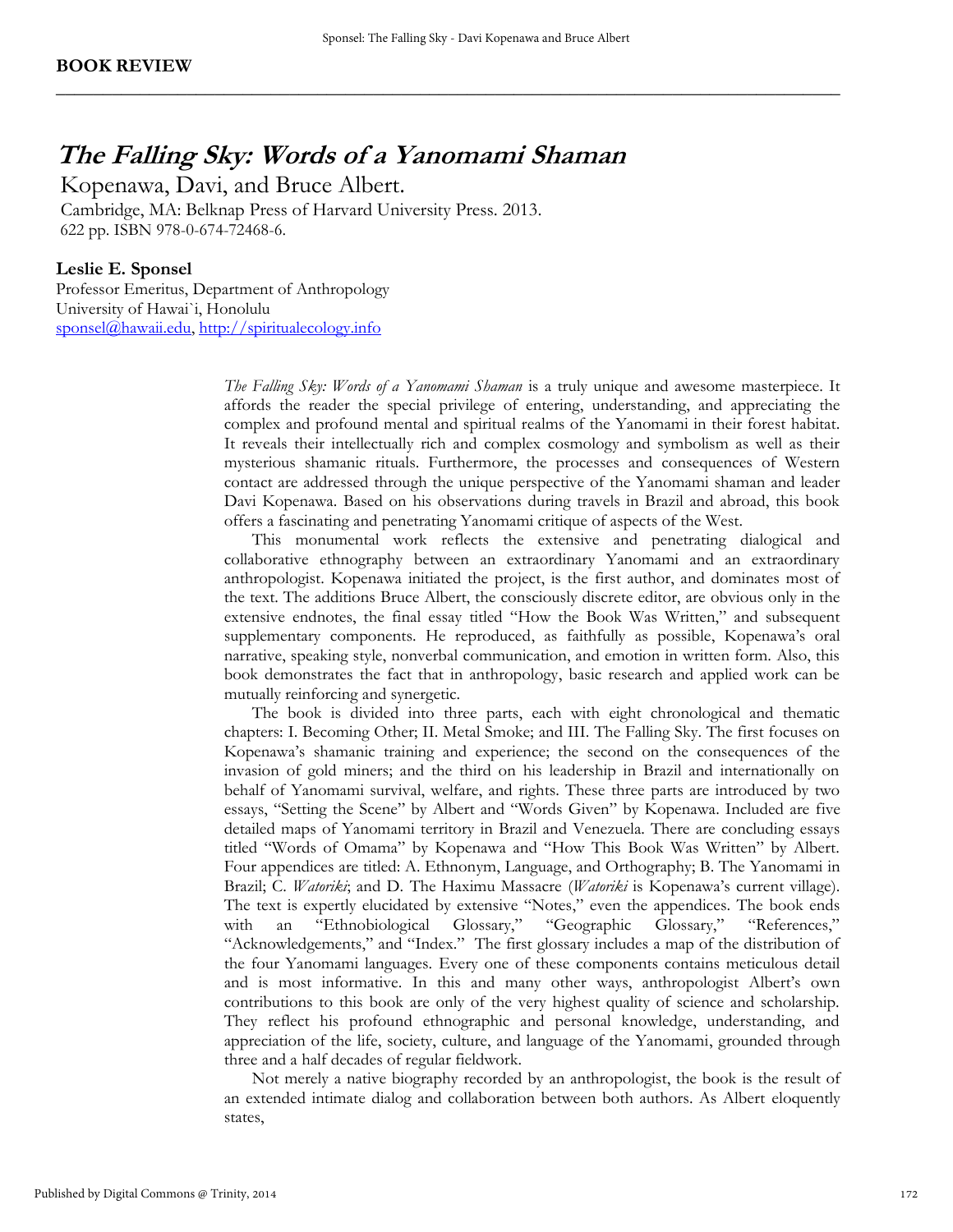In short, this extensive book is the result of a complex collaborative endeavor at the fragile juncture of our two cultural universes…. At a critical time in his life and in the history of his people, Davi Kopenawa decided to entrust me with his words because of my close involvement with the Yanomami, and to put his words in writing so that they would find a path to an audience far beyond the forest where he was born. In doing so he hoped not only to denounce the direct threats affecting the Yanomami and the Amazon rain forest, but to launch an appeal, in his role as shaman against the widespread damage caused by 'the People of Merchandise' and the danger it represents for the future of humanity…. The text is an unprecedented narrative endeavor rooted in a life story and personal commitment that give him radical singularity, including within the Yanomami universe (p. 8).

Kopenawa is one of the 16,000 Yanomami living in over 230 local communities in Brazil. He was born around 1956 in the village of *Marakana* in the upper Rio Toototobi, and in the early 1980s, he moved to the village of *Watoriki* after marrying the daughter of its headman, the latter his mentor for learning to become a shaman. Kopenawa has six children and four grandchildren. Albert succinctly encapsulates the character of his colleague:

 Davi Kopenawa is a complex man, alternately tense or welcoming, introverted or charismatic. Every episode in his personal trajectory attests to his remarkable intellectual curiosity, his unfailing determination, and his great personal courage…. Despite his fame, he remains utterly detached from material things, and he takes pride only in challenging the arrogant deafness of white people. In the forest, his passion is to respond to the songs of shamanic spirits; in the city, to advocate for his people. A tireless defender of Yanomami territory and rights, he remains a zealous partisan of the tradition of his elders and especially their shamanic knowledge (p. 5).

The extraordinary friendship and collaboration between Kopenawa and Albert gradually developed over several decades. Their book is the result of 93 hours of interviews, most during 1989-2001. Albert transcribed the recordings into over 1,000 pages, all in the Yanomami language. The final revision of the book was completed during March, 2008 in *Watoriki*. Albert asserts that "I sought to keep together ethnographic accuracy and aesthetic concerns, make the text readable, convey the poetic and contrastive conceptual effects of Yanomami speech, and bring out the voice of the narrator, at times indignant, jovial, or poignant" (p. 453). Both agreed completely on the final text. Albert started his field research with Yanomami in March, 1975. He writes that

The Yanomami charmed me immediately with their elegance and mocking pride as they wove their way among giant bulldozers opening the road, or humorously outsmarted the intrusive good intensions of a local Italian priest (p. 5).

 Albert decided to make a permanent commitment to basic and applied research with the Yanomami as an engaged observer and as a way of life (pp. 5-6). Kopenawa entrusts his friend and colleague Albert with communicating in writing to the outside world what the Yanomami world is all about, the awesome beauty of the forest, what the Yanomami themselves actually think, their knowledge and wisdom, the experience of the shaman in communicating with the spirits of the forest, and the vital necessity of defending the forest for the Yanomami and for all humankind and the planet as a whole. Kopenawa celebrates the spiritual ecology of the Yanomami and their forest home while warning about the existential threat to them and the planet of the rampant materialism and consumerism of industrial capitalism.

 The *xapiri,* or spirits, reside in the hills and mountains. Every being in the forest has a spirit image. As a child, Kopenawa saw spirits in his dreams, thus already he was predisposed to become a shaman. A shamanic apprenticeship is described in Chapter 5 in unprecedented detailed. The apprenticeship is a most serious, very long, and quite arduous process, not something for anyone to play with as a trivial experiment which would be grossly disrespectful and hazardous. While children are encouraged to imitate adults, they are warned that it would be dangerous to imitate shamans as the spirits might become irritated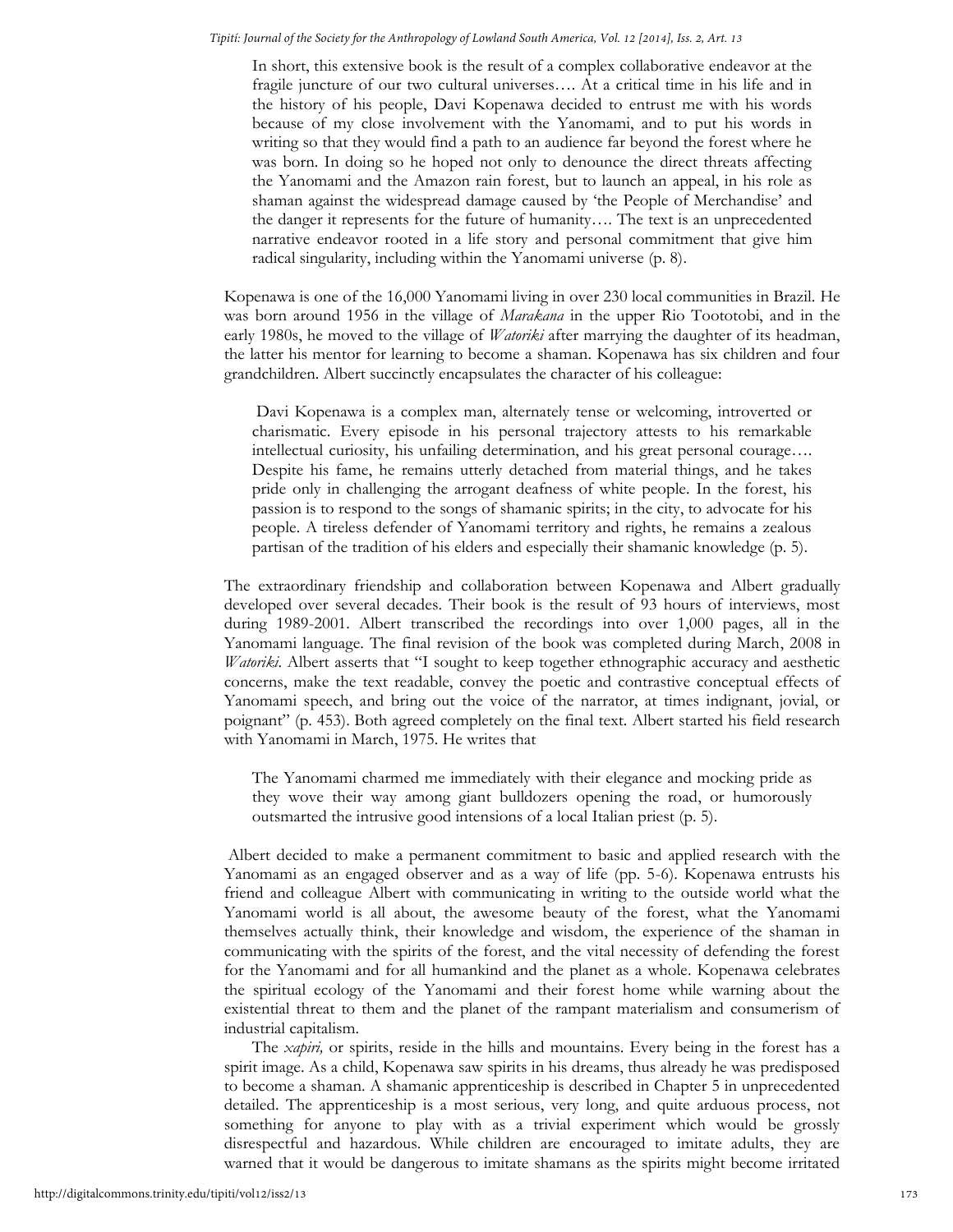and take revenge. Blowing the hallucinogenic drug through a tube into the nostrils introduces the very "breath of life" and transforms the recipient into a spirit. Forest spirits can be awesomely beautiful and powerfully helpful, in curing, for example, yet they can also be terribly frightening, dangerous, and malevolent under some circumstances. Kopenawa claims that long before he went to the white people's land, he had visions about it, and he was told by elder shamans that they did too.

The chapter titled "From One War To Another" describes aggression among the Yanomami. Kopenawa mentions that raids occurred in earlier times during his childhood, but have mostly ceased. He asserts that "We never attack other houses first because we fear there will be no end to reprisals. But if their inhabitants attacked our people, we would not hesitate to seek revenge by sending them our own flesh-starved *xapiri*!" (p. 125). When an enemy is suspected of causing a death through sorcery then this may be avenged either through counter sorcery or an actual raid. It may take a long time to avenge a death and attempts are not always successful. The *onokae* ritual status applies to an individual who has killed another with his spirits as well as to someone who has done so physically. Kopenawa states that "The white people may call this 'to make war,' but we only say *niyayuu*, to arrow each other" (p. 365). Kopenawa exposes the hypocrisy in some white people:

During my distant trips to the white people's lands, I sometimes heard them claim that we are warlike and that we spend our time shooting arrows at each other. Obviously, those who say such things do not know us, and their words are false or are just lies. It is true that our long-ago elders engaged in raids, just like the white people had their own wars. But theirs proved far more dangerous and fierce than ours. We never killed each other without restraint, the way they did. We do not have bombs that burn houses and all of their inhabitants. When in old times our warriors wanted to arrow their enemies, it was a truly different thing. (p. 357).

He states categorically: "We are not a fierce people!" (p. 364). Albert affirms that: "… the term *waitiri* is quite ambivalent as it can affirm a quality ('valor, courage, endurance') or denounce a rejected behavior ('aggressive, violent'), depending on the context" (p. 553, Note 5). Moreover, considering the nature of war in the white world, Kopenawa asserts: "This is why they are the ones who are truly fierce!" (p. 360).

Kopenawa also says: "… they continue to lie about us by saying: 'The Yanomami are fierce. All they think about is warring and stealing women. They are dangerous!' Such words are our enemies and we detest them. If we were so fierce, no outsider would ever have stayed with us" (p.24). Kopenawa implies that the aggressive characterization of the Yanomami is used as an excuse to invade their land for exploitation. In his own community and when visiting others, he admonishes people to not fight among themselves and instead to fight with words the outsiders who threaten them and their land.

 According to Kopenawa, generosity is one of the foremost values for Yanomami. They do not hoard trade goods, but readily give them away. Goods do not create jealousy and competition. If a visitor asks for some goods they are not refused. As a result trade goods spread far and wide throughout the forest.

 In 1958, Kopenawa first saw white people. Part II of the book documents successive encounters with the encroaching frontier in Brazil, including the military and Boundary Commission, evangelist missionaries like the New Tribes Mission, government agents such as from the infamous FUNAI (National Indian Foundation), road construction workers, illegal wildcat goldminers, and various non-governmental organizations fighting for Yanomami survival, well-being, and rights.

 Kopenawa narrates that before strangers arrived from the outside, most Yanomami died when they were very old with white hair and maybe also blind. It was rare for enemy raiders to ambush and kill one or two people at dawn. However, since contact, the Yanomami have been repeatedly plagued by diseases like malaria, influenza, pneumonia, measles, and tuberculosis. Clearly, Kopenawa is preoccupied with disease far more than anything else, most introduced by outsiders, especially the road construction crew and subsequent mining invasion. He became a shaman primarily to cure sickness. He says, "I never forgot the sadness and anger I felt when my people died when I was a child" (p. 315).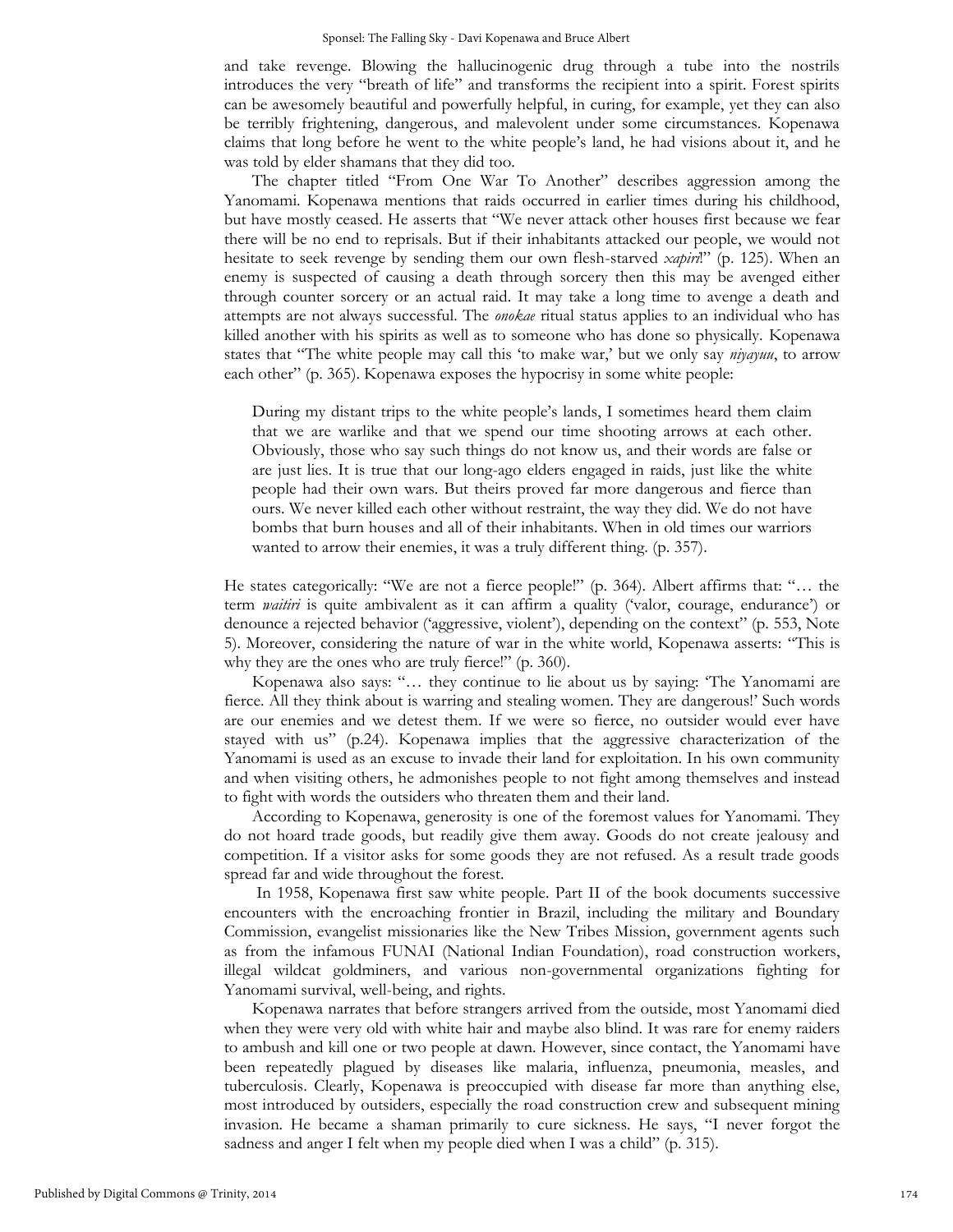### *Tipití: Journal of the Society for the Anthropology of Lowland South America, Vol. 12 [2014], Iss. 2, Art. 13*

 Kopenawa never knew his father, who died while he was still a baby. He doesn't even know his father's name. This is because, as he repeatedly notes in the book, it is most disrespectful to mention a personal name in front of that individual or members who know him or her, and a breach of this taboo arouses intense anger. He asserts that missionaries bribed Yanomami with trade goods to engage with their alien religious beliefs and practices. Missionaries even terrorized them with angry words and the promise of burning in hell for eternity if they did not convert and conform. Initially, the people of his birth village, *Marakana,* gradually started to accept Christianity. Shamans even stopped practicing as missionaries condemned them for their association with the devil. However, eventually villagers became disillusioned and angry with the missionaries as they observed their hypocrisy and lies.

 During one epidemic, Kopenawa's mother died. She was buried by the missionaries, contrary to Yanomami customs and a great offense. He never found out where his mother was buried and could never grieve appropriately which remains a deep sorrow and still makes him angry.

 Chapters 15 and 16 are devoted to the devastating epidemics and numerous deaths from road construction in the 1970s and then by miners in the 1980s and beyond. Where the road construction occurred, and then with the subsequent spread of farming and ranching, the subsistence, sanitation, health, and society all deteriorated among the affected Yanomami. This continues more than four decades later. Kopenawa comments that "These white people's thought is obscured by their avidity for gold. They are evil beings" (p. 263). Miners become the greatest danger for the survival, well-being, and rights of the Yanomami. During the late 1980s, an estimated 40,000 miners invaded Yanomami territory in Brazil. This illegal invasion caused the deaths of more than a thousand Yanomami, more than 13% of the population, mostly from introduced diseases, but some from violence. Kopenawa responded to this catastrophe by starting an international campaign to defend his people and their forest. Kopenawa says that outsiders are the dangerous and fierce ones, exemplified in the terribly brutal massacre at Hashimu by the dismemberment and mutilation of the elderly, women, children, and infant Yanomami by miners and hired professional murderers. In the investigation of the aftermath by federal agents, Kopenawa served as a Yanomami observer and Albert as an interpreter and anthropological advisor. Appendix D reproduces the final report of the horrific details of the massacre and terrorism which has been recognized legally as attempted genocide.

 The chapter called "The Spirits of the Forest" offers an extraordinary lesson in Yanomami spiritual ecology. Kopenawa asserts that what the white people call ecology, Yanomami know and understand themselves. The Yanomami, forest, and spirits are ecology. He says that "What the white people call 'nature's protection' is actually us, the forest people, those who have lived under the cover of its trees since the beginning of time…. We have friendship for the forest because we know that the *xapiri* spirits are its true owners" (p. 398).

 In several places in the text, it is clear that Kopenawa is well aware of the environmental consequences of deforestation as a result of his travels in Yanomami areas devastated by miners, and beyond by airplane to Boa Vista and Manaus in Brazil. For example, he observes that "The forest is alive. It can only die if the white people persist in destroying it. If they succeed, the rivers will disappear underground, the soil will crumble, the trees will shrivel up, and the stones will crack in the heat. The dried-up earth will become empty and silent" (p. xvii).

Kopenawa's introduction to Western environmentalism developed when he worked with FUNAI and the federal police to stop illegal trade in animal skins. This was an early catalyst for his involvement in defending the forest even before the miners and prior to his collaboration with the Pro-Yanomami Commission. Later, he started talking about ecology on his own accord when he realized that it could be useful in defending his people and their forest territory. He states:

The *napenaperi* spirits also mentioned the places where the white people build their machines and motors, on distant lands full of soiled waters, incessant noise, and epidemic fumes…. This is how the spirits made me understand that the forest was not endless, as I once thought it was…. If we did not know anything of the *xapiri*,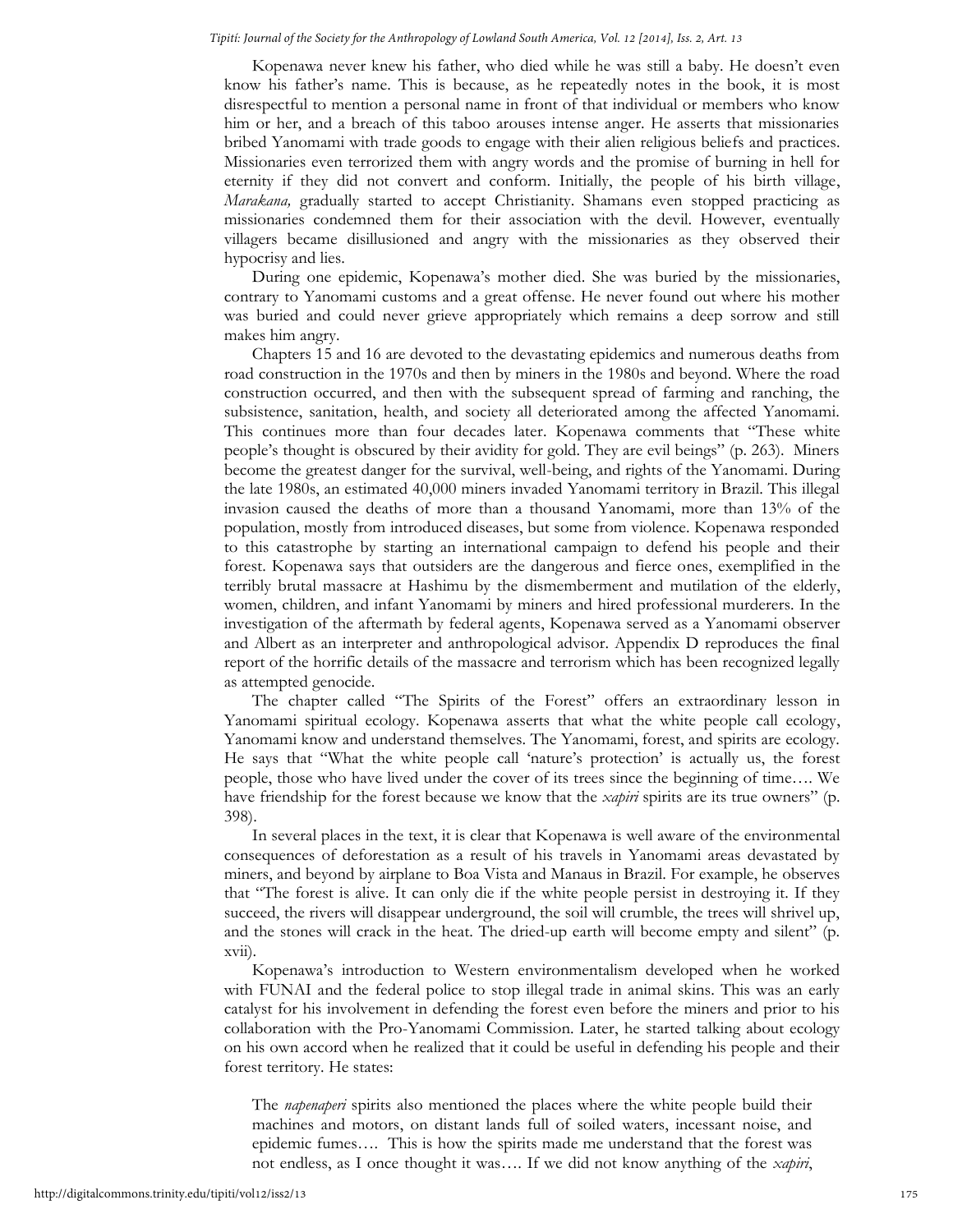#### Sponsel: The Falling Sky - Davi Kopenawa and Bruce Albert

we would also know nothing of the forest, and we would be as oblivious as the white people. We would not think to defend it. The spirits worry that the white people will devastate all its trees and rivers (p. 257).

 The Yanomami value as most virtuous cooperation, reciprocity, and generosity− just the opposite of those of many individuals and groups in capitalism, from Kopenawa's observations. In the chapter titled "Merchandise Love" and elsewhere, he offers a most systematic and explicit critique of Western industrialism and rapacious capitalism with its obsessive and cancerous materialism and consumerism. He observes:

But the white people are other than us…. Their thought remains constantly attached to their merchandise. They make it relentlessly and constantly desire new goods. But they are probably not as wise as they think they are. I fear that this euphoria of merchandise will have no end and that they will entangle themselves with it to the point of chaos. They are already constantly killing each other for money in their cities and fighting other people for minerals and oil they take from the ground. But they do not seem concerned that they are making us all perish with the epidemic fumes that escape from all these things. They do not think that they are spoiling the earth and the sky and that they will never be able to recreate new ones (p.281).

In 1983, Kopenawa first spoke outside of his own cultural context when he was invited to a conference in Manaus by leaders of the Union of Indigenous Nations. There he learned from other indigenes like Makuxi and Wapixana. Subsequently, he organized an intercultural indigenous meeting in his home village of *Watoriki*. Next, he traveled to Brazilia to speak with then President Jose Sarney about the miners, but claims that he only heard lies. Also he spoke out about the plight of the Yanomami on radio and television, as well as in speeches and papers. Kopenawa became acquainted with personnel of the Pro-Yanomami Commission. He states:

The white people who had become my friends encouraged me to speak, it is true. But they never taught me how to do it! Among my people, the elders teach us the way to utter right and wise words from childhood with their *hereamuu* speeches. Yet it was not my elders or white people who taught me how to speak to protect the forest. I really figured it out alone, though at the beginning I had no idea how to go about it! (p. 254).

In December 1989, Kopenawa traveled for the first time outside of Brazil at the invitation of Survival International in London to represent them in Stockholm and receive the Right Livelihood Award, the alternative Nobel Prize. This provided the first important international venue for him to speak out in defense of his people and the forest against the mining invasion. As he movingly says that "We do not want to tear the minerals out of the earth nor make their epidemic fumes fall back on us. We just want the forest to remain silent and the sky to be clear so that we can see the stars when night falls" (p. 340). On October 12-16, 1990, he participated in Paris at the People's Permanent Tribunal about the Brazilian Amazon. Then, in April, 1991, he visited the United States, supported by Survival International. There he met with then UN Secretary General Javier Perez de Cuellar as well as representatives of the Organization of American States, U.S. State Department, and World Bank. Furthermore, he visited the Onondaga people of New York where he learned that the indigenous inhabitants of the area suffered the kind of gross mistreatment that the Yanomami have been experiencing in more recent times.

 It is important to note that beyond trying to inform and alert the outside world, Kopenawa has visited many Yanomami communities to help them become better informed about the ills and dangers of the outside, encouraged by elders of his village. He reveals his ultimate motivation: "I want my children, their children, and the children of their children to be able to live in [the forest] quietly, like our ancestors could before us. This is my entire thought and work" (p. 259).

As Albert writes: "His unique experience with white people, his extraordinary firmness of character, and the legitimacy that came with his initiation as a shaman made him the most